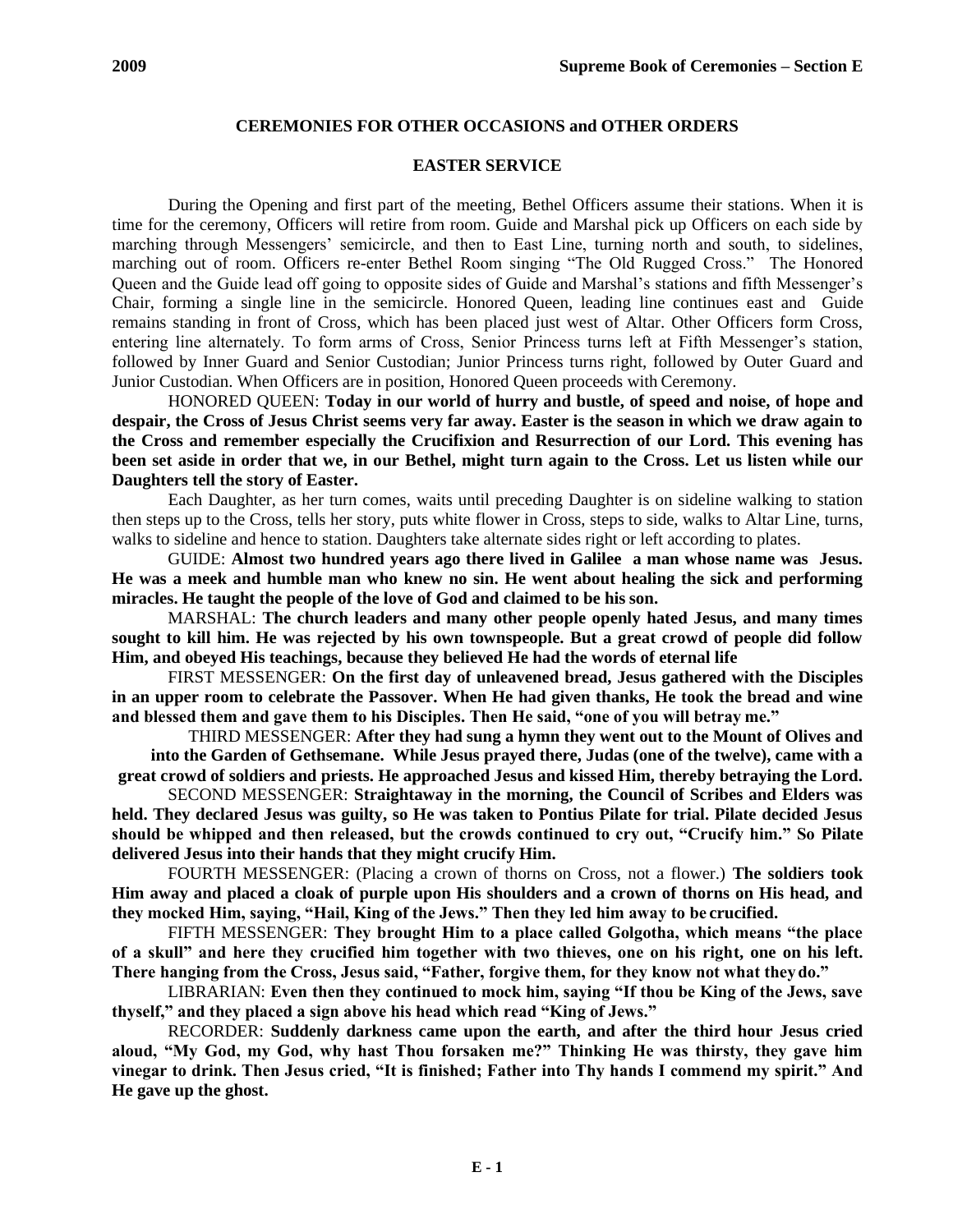TREASURER: **Early on the first day of the week the women came to the tomb, bringing spices and ointments, but they found the stone rolled away and the body of Jesus gone.**

SENIOR CUSTODIAN: **And an angel appeared to them saying, "Why seek ye Jesus here? He is risen." So they returned and told these things to the Disciples. The Disciples, however, would not believe and ran to see for themselves. They found indeed that Jesus had risen from the dead.**

Custodians walk directly to their stations. Junior Custodian waits until Senior Custodian reaches her station before she steps up. Similarly, the Princesses later.

JUNIOR CUSTODIAN: **In the next forty days before His ascension, Jesus appeared to them in many ways. To Thomas, who would not believe until he saw the wounds, Jesus said, "Because ye have seen me ye have believed. Blessed are they that have not seen and yet have believed."**

Last five Officers: Inner Guard, Outer Guard, Chaplain, and Princesses, wait in their positions until Honored Queen has spoken.

HONORED QUEEN: **My friends, you have heard the story of Easter, so seemingly tragic at the trial and crucifixion, yet in reality gloriously triumphant through the resurrection, which signifies consecration, for Jesus was made the sacrifice for our sins by His death on Calvary. Let us tonight, bring gifts of consecration to Him. Our remaining Officers will, on our behalf, present them at the Cross.**

OUTER GUARD: **Jesus used all his intellect and strength to preach the Gospel of Life. And so I bring my strength, both physical and mental, and consecrate it to hisservice.**

INNER GUARD: **Just as Jesus sacrificed his all on Calvary, not only His life, but everything He possessed, so tonight I bring my possessions and lay them at Hisfeet.**

Princesses have purple flowers and place them at extremes of arms of Cross.

JUNIOR PRINCESS: **Jesus prayed, "not my will, but Thine, be done." So, I consecrate my will to Him that His will, not mine be done.**

SENIOR PRINCESS: **Just as Jesus gave his life that we might live, so I bring my life and place it at the Cross that He might use it as He wills.**

Chaplain does not have flowers. She steps up and goes to north of Altar, then to east of Altar, and kneels. Daughters assume Attitude of Prayer with Chaplain.

CHAPLAIN: **Dear Lord, our loving Savior, we thank You that You were willing to die upon the Cross for us because you loved us and that you rose again to give us eternal life. We pray that we might love You more day by day and gladly give our lives for Your service. Through Jesus' name, Amen.** Chaplain returns to her station

HONORED QUEEN: **It is the Cross of Jesus Christ that we see in its divine form. Jesus died because He loved us. So tonight, bring the Crown of Roses, the rose, a symbol of love and the crown, a symbol of kingship to signify our love for Him and willingness to serve Him as King.**

Honored Queen leaves East, goes west of Altar, stands in front of Cross, removes crown of thorns and places crown of roses on Cross, returns to station. Choir may sing, "Crown Him with Many Crowns," or other suitable music or hymn. A Cross may be formed east of the Altar during the hymn.

# **JOB'S DAUGHTERS FRATERNAL PAGEANT**

#### **SUGGESTIONS:**

This ceremony is most adaptable. It can be given by one or more Bethels. Formation of emblems may be arranged to fit available floor space. No Altar is necessary. One or more Narrators may be used.

If this is to be an evening's entertainment with no formal opening of any organization, the evening could be opened with a Master of Ceremonies, preferably a Mason, either the Master or a Past Master. It would honor Masonry in having a Master or Past Master to present the Narrators during the evening.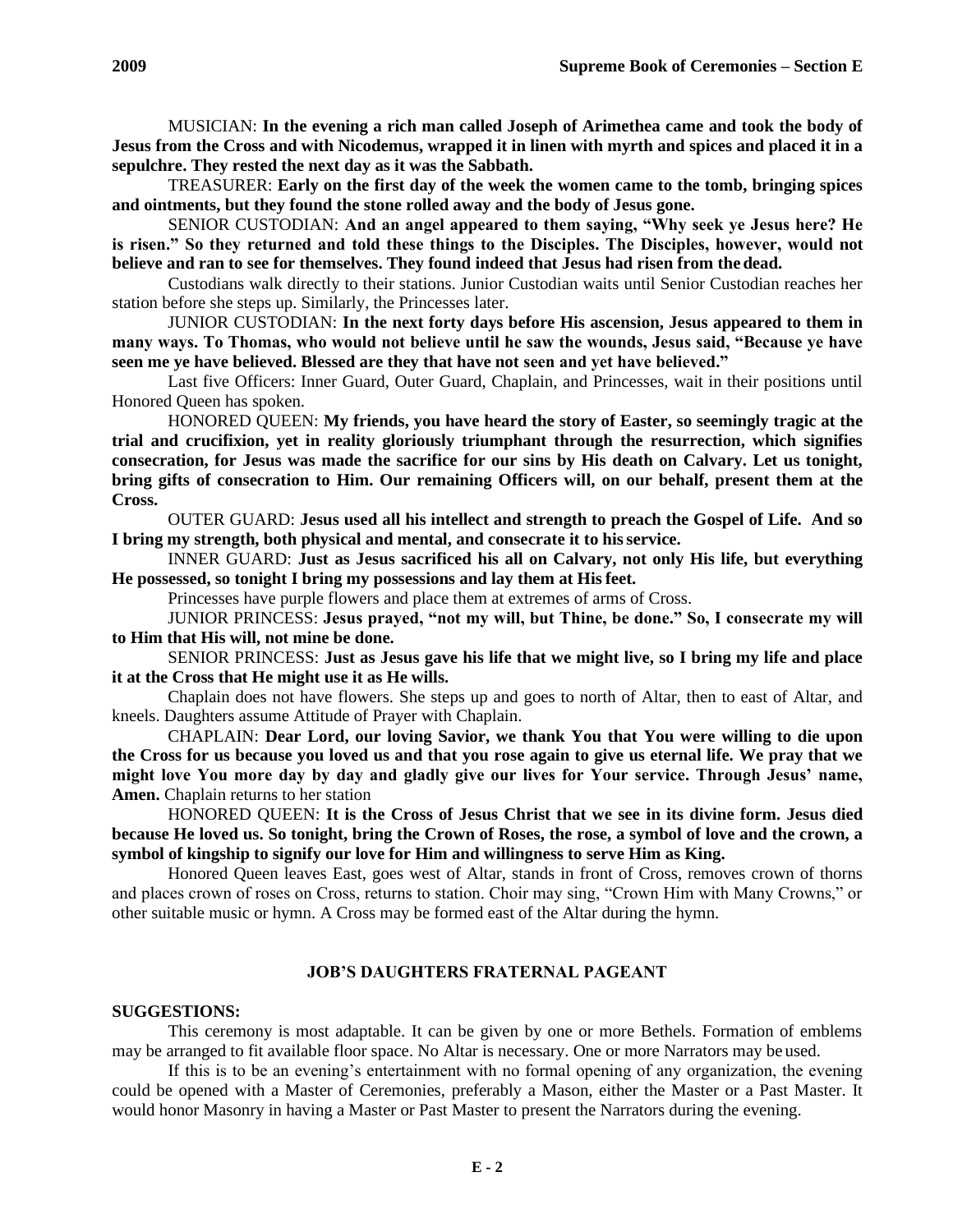It is desirable to: have a Master Mason or Associate Bethel Guardian give the narration during the formation of the Masonic Emblem; have an Eastern Star member be narrator for the Eastern Star Emblem; have, if possible, a mature member of Job's Daughters narrate for the Job's Daughters' Emblem. She should be one experienced in giving readings. It is also desirable to have a Job's Daughter narrate for the closing (unless one narrator is used during the whole evening.)

The Tribute to the Job's Daughters' Flag should be memorized and presented by a Job's Daughter. Daughters wear Official Regalia.

To make the Star more colorful, a band of ribbon or crepe paper in Star Point colors may be fastened on right shoulder across the front to waistline under left arm.

Approximate time for the ceremony is forty minutes.

Musician plays march music as Daughters enter, forming Square and Compass. Soft music may be played during reading. Lights semi-dimmed.

# **HONORING MASONS:**

NARRATOR: **The history of Masonry dates back to the time before the Christian era. In the middle of the Seventeenth Century, a group of skilled architects banded themselves together for the protection of their craft and the prosperity of their skills. They were the first "Master Masons", creators of the magnificent edifices of the medieval period of Cathedral building in Europe. They worked under their own government, traveling from place to place as work required.**

**Some years later, in 1702, a London, England, lodge decided to open the doors of Masonry to men unskilled in architecture. As the demand for operative skill decreased, the lofty moral principles, noble deeds and manly virtues of those who were already members, attracted to this society men of prominence in Church and State, whose higher character and fine attainments had made them distinguished. This is the origin of Free Masonry as we know it today.**

**Persecuted by Church and State because of its successful effort to promote free thinking and lofty ideals, its history pages are smeared with the blood of martyrs who gave their lives that this Order survive. Its history also has many gilded pages covered with the records of deeds well done, of bonded men set free, and of mercy and good-will to all mankind.**

**A writer of authority on the subject of Masonry tells us that the great secret of this Order is that it makes men aware of the divine within them. A Mason's whole life takes its beauty and meaning from this diving spark and inspires him to follow and obey it. This same writer says, "a man is a Mason, when he can look out over the rivers, the hills, and the far horizon with a profound sense of his own littleness in the vast scheme of things, and yet have faith, hope and courage which is the root of every virtue."**

**This quotation from "The Veil of Isis" by Winwood Reade, is a revelation of the high ideals of this great Masonic Order that we revere and honor.** Full lights here.

**"The doctrines of Masonry are the most beautiful that are possible to imagine. They breathe the simplicity of the earliest ages, animated by the love of a martyred God. That word which Puritans translated charity, but which is really love, is the keystone which supports the entire edifice of this mystic science. Love one another, teach one another, help one another. This is all our doctrine, all our science, all our law. We have no narrow-minded prejudices; we do not debar from our society this sect or that sect; it is sufficient for us that man worships God no matter under what name or in what manner. It is impossible to be a good Mason without being a good man."**

**Here we have formed the Square and Compass, symbolic emblems of this exalted Order, to which the youth assembled this evening owe their heritage. We exalt it, honor it. We are proud of its victories over bitter persecution, we are grateful for its triumph over the snares of time.**

Solo: "How Firm A Foundation". March music for Daughters to retire.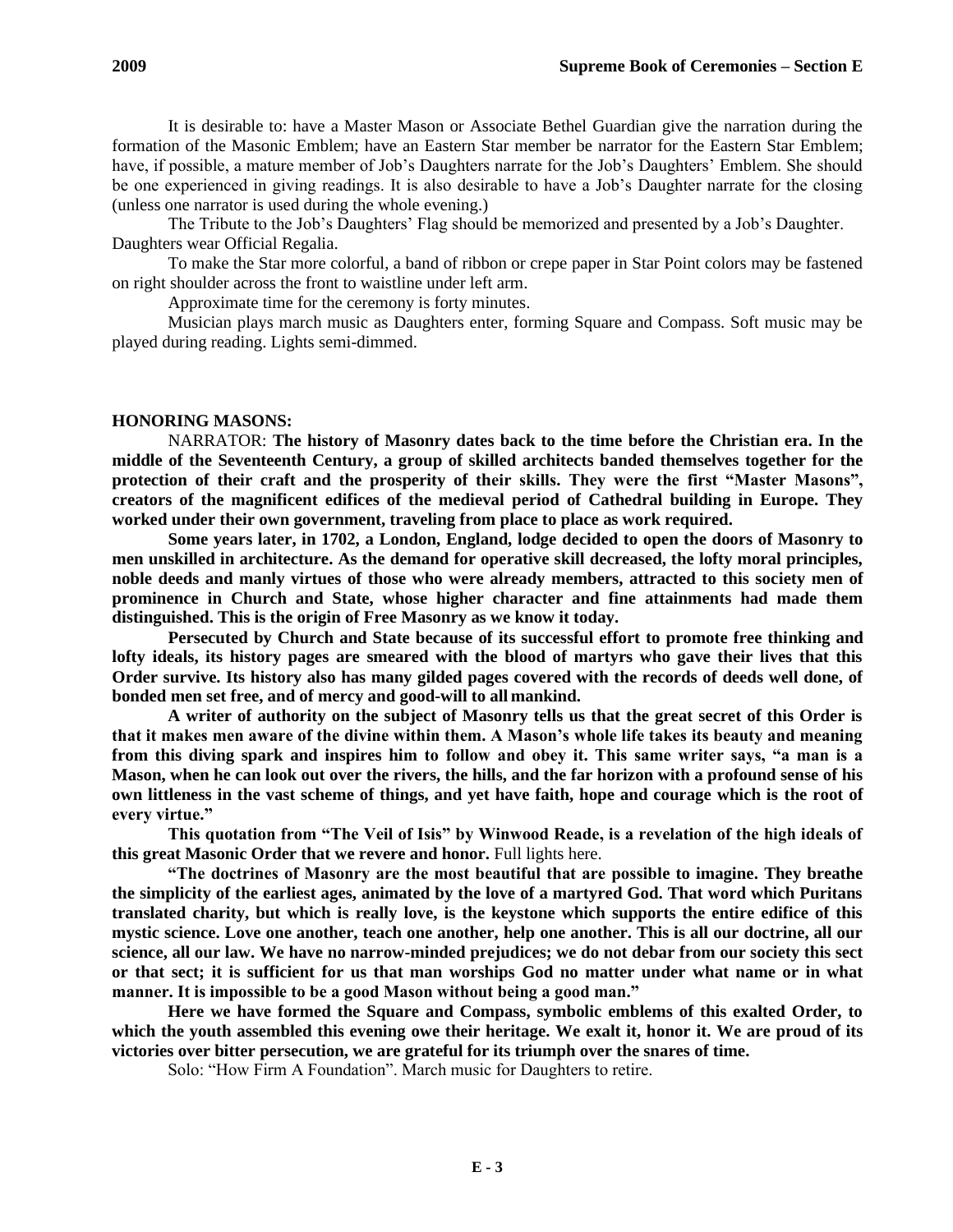### **HONORING EASTERN STAR:**

Musician plays march music as Daughters enter to form a star. Soft music may be played during reading. Lights semi-dimmed as girls enter, then raised later.

NARRATOR: **Women are no part of the Masonic Order. But woman's heart does beat responsively to the same inspiration that prompts man to noble deeds, and out of this desire to serve in a like manner and the human desire for fraternal fellowship came the banding together of women of Masonic relationship known as The Order of the Eastern Star.**

**This glorious star, significant of the Star of Bethlehem which heralded the coming of the Light of all Lights, has in less than a century shed its rays of light into all parts of the world. Its dignity and beauty as a fraternal order is respected and revered by Masons and laymen alike.** (Lights bright here.)

**Oh, great and glorious Eastern Star whose light has shed both near and far To bless and comfort young and old, Yea, light their path to a sheltered fold, we honor thee. Your ray of blue has taught us too that God loves us as fathers do. Fidelity in each kindred soul is the valued lesson by the blue ray told.**

**The golden light of the second ray has changed the outlook of many a day,**

**Here we recall that labor brings love, the reward of labor sent from above. Constancy of purpose be it humble or great is blessed with companionship, a joy to relate.**

**Loyalty shines from the pure ray of white and loyalty pierces the darkness of night. It demands allegiance to family and friend, to Nation, to God, to the World, without end. Loyalty is the lesson on our hearts we must write if God is to guide us in the pathway of right.**

**Green pastures mean growth and new life on the earth for good Eastern Stars, green symbolizes rebirth. The green of the fourth ray is the hope of all men for it tells by its story, "We shall live again."**

**The red of the fifth ray is the symbol of love, mother love, Fraternal love, the love from above That God in His Fatherhood gives to each one, who seeks but to know Him and His Blessed Son.**

**Yes, Glorious Order of the Eastern Star, we pay you just tribute, for nothing can bar The light of your good deeds, your teachings of faith, the gifts of fine women to country and state, This star of your Daughters is our tribute to you, with our respect and honor, in all that we do.**

**In loving tribute one of our Daughters sings:** ("the Lord is My Light". March music for Daughters to retire.)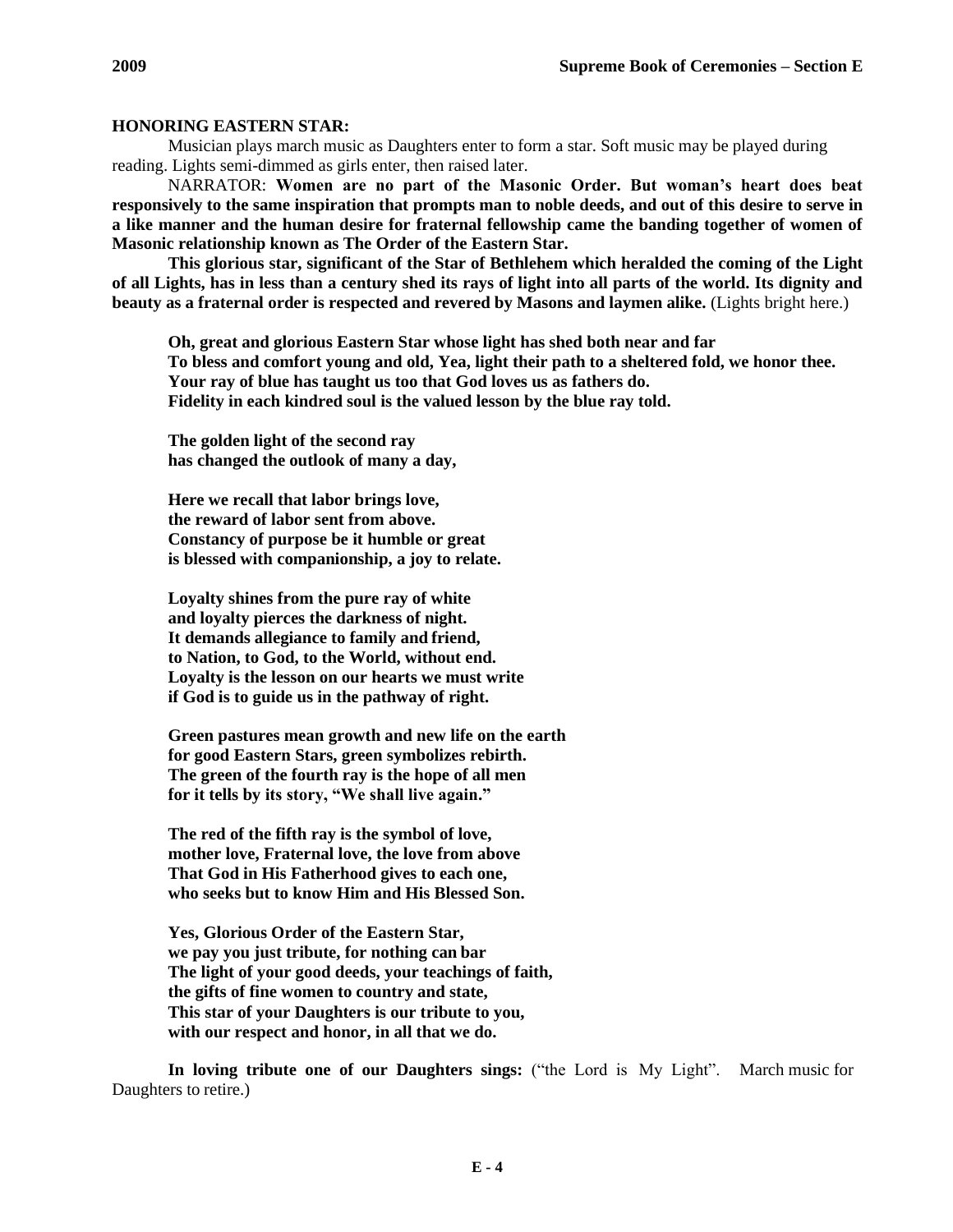### **HONORING THE ORDER OF THE AMARANTH:**

NARRATOR: **The Order of the Amaranth has a royal ancestry, being founded upon and descended from an order created by Queen Christina of Sweden in 1653. This brilliant young woman who became queen of her warlike nation at the age of six, devoted her life to promoting, learning and the fine arts.**

**Christina created an Order of the Amaranth to honor Lady Amaranth, a woman of rare beauty, charm and virtuous and noble character. For many years the Order was immensely popular throughout Europe, and the most distinguished ladies and gentlemen considered themselves honored by being made members of the Order. During Christina's reign, the Order was supported with royal pomp, dignity, and magnificence by the ladies and knights of Royal Court.**

**The Order of the Amaranth appeared again in France when the Lodges of Adoption were organized about 1730, each of which was under the control of a Masonic Lodge.**

**The Supreme Council of the Order of the Amaranth was formally organized in New York City in 1873 by Robert McCoy, a 33rd Degree Mason, assisted by Robert Morris and several other prominent Masons. Their original intent was to have Amaranth as the third degree in an organization for ladies with Masonic affiliation, but in 1921 this idea was changed, and the Order of the Amaranth became a distinct, independent organization. The Supreme Council of the Order of the Amaranth of the World draws its membership direct from Masonic families, receiving wives, mothers, widows, sisters, half-sisters, daughters, granddaughters, step-daughters, and adopted daughters of Master Masons in good standing.**

**The teachings of the Order of the Amaranth are eternal, and its stately ceremonies impress upon us our duty to our God, to our country, and to one another. The ideals of home, friendship, and hospitality, the impressive lessons of truth, faith, wisdom, and charity, and devotion to the flag of our country, encourage highest standards of conduct and honorable actions.**

**The leaves of the amaranth plant are indicative of distinction and honor. When formed into the "Amaranthine" wreath with its never-ending circle, they symbolize the bond of fraternal friendship which encircles our beloved Order. Centered on the Standard of the Order is the Amaranthine Wreath encircling the Crown and the Sword, emblems of royalty and power which united symbolize unity and strength.**

#### **HONORING WHITE SHRINE OF JERUSALEM:**

NARRATOR: **The ritual of the Order of the White Shrine of Jerusalem is founded upon the birth and life of Christ. Its teachings are scriptural and intended to illustrate and impress upon the minds of the initiates, the humble but glorious birth and life of Him who trod the winepress of life alone.**

**The mission of the Order is to uphold the simple religion of Christ and further His gospel of "peace and good will upon the earth," to do noble deeds, and by acts of kindness and words of cheer, make the world a better and brighter place for him or her, who, in the hour of sorrow or affliction sees nothing but darkness. There is but one degree and the obligation is based upon the honor of those who obtain it, and once voluntarily assumed, is perpetual. The emblems are the star, the Cross, and the shepherd's crook.**

**The beautiful story related by the three wise men and the shepherd admonishes us to exercise thoughtful, loving kindness and patience. We are led by ways we know now, but if we are earnest, conscientious and walk in the Light as it is given us, then we may safely trust the results in the hands of Him who does all things well.**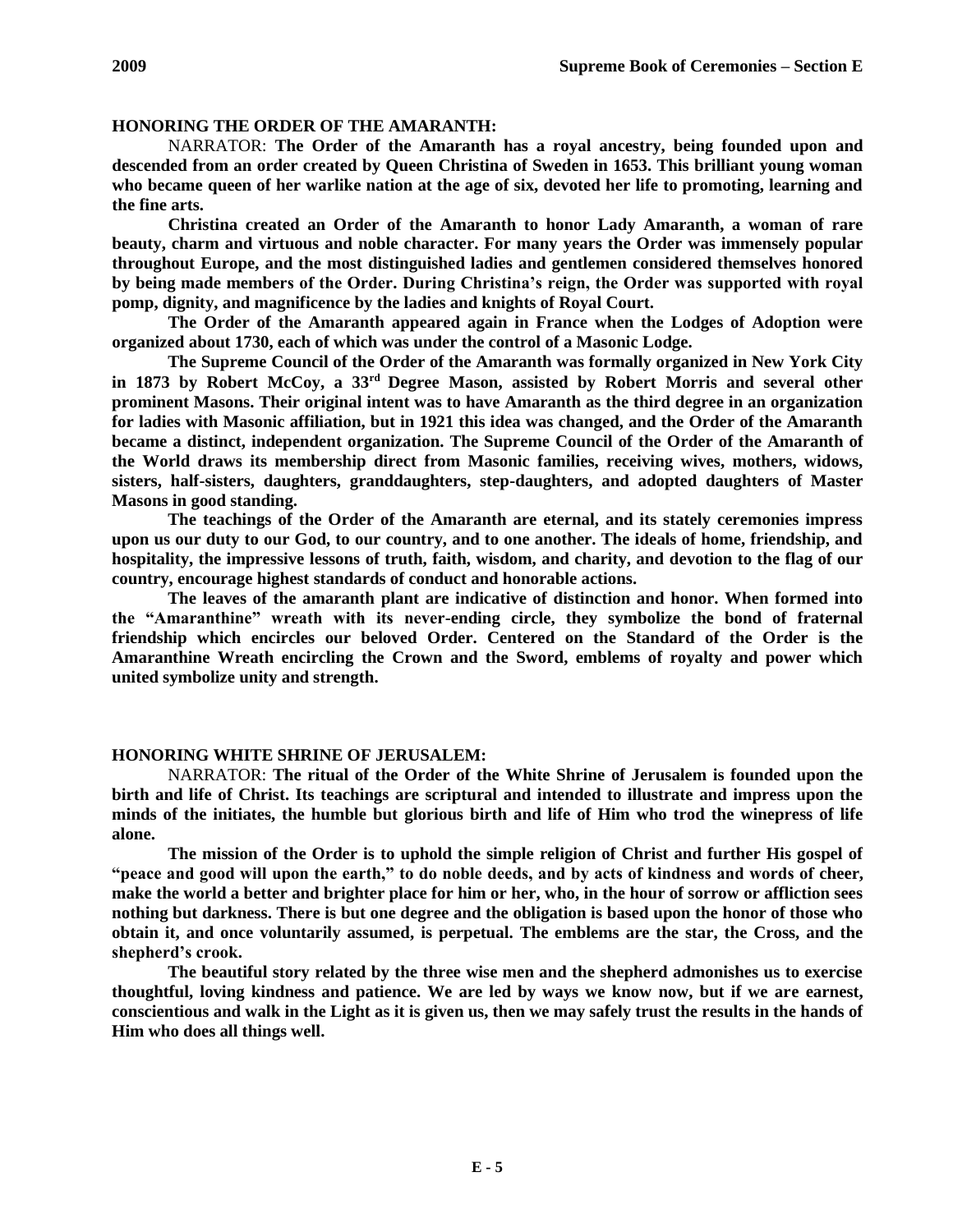# **MASONIC TRIBUTE**

# **SUGGESTIONS:**

- 1. This ceremony may be performed at a regular Bethel meeting when there is a special night to honor Masons.
- 2. It may be used as an exemplification to a Masonic Lodge.
- 3. It may be used at a Masonic Installation in which case the phrases in parentheses would be used.

The Bethel Guardian and Associate Bethel Guardian accompanied by the Guide and the Marshal enter the room and proceed on the North and South Lines to the East Line. They all turn toward the center. Guide and Marshal stop in front of the Custodians' chairs and face each other. The Bethel Guardian and Associate Bethel Guardian ascend the Dais. As they turn west, the Guide and Marshal also turn west.

BETHEL GUARDIAN: **Guide and Marshal, you will retire and present the members of Bethel to the Master Masons of Lodge No.** (and their guests) **who have gathered for this special occasion.**

The Guide and Marshal return to the North and South Marching Lines and proceed to the Anteroom and Preparation Room, opening the doors and standing at the front of the line of officers. They proceed on the North and South Marching Lines and form the Square and Compass formation (See Diagram 49). The line-up is as follows:

| <b>Preparation Room</b>   | Anteroom               |
|---------------------------|------------------------|
| <b>Marshal</b>            | Guide                  |
| <b>Outer Guard</b>        | <b>Inner Guard</b>     |
| $2nd$ Messenger           | $5th$ Messenger        |
| 4 <sup>th</sup> Messenger | $1st$ Messenger        |
| $3rd$ Messenger           | <b>Treasurer</b>       |
| Chaplain                  | Recorder               |
| Librarian                 | <b>Junior Princess</b> |
| <b>Senior Princess</b>    | <b>Honored Queen</b>   |
| Senior Custodian          | Junior Custodian       |

As the Officers enter the Narrator begins to read.

FIRST NARRATOR: **Through the centuries, one group of men has taught a higher meaning of life and promoted free thinking. They are the Master Masons. We honor the members and** (new Officers) **of Lodge** (at the installation of their (year) officers) **for their work in continuing this honorable commitment.**

For the members of Bethel<sub>,</sub> Master Masons represent the strong values of loving one **another and helping one another – the tenets of Masonry that are shared by Job's Daughters International. The basis of our Order is found in the Book of Job, 42nd Chapter, 15th**

**Verse: "And in all the land were no women found so fair as the daughters of Job and their father gave them inheritance among their brethren."**

**Tonight, we emphasize the latter part of that quotation, "…and their father gave them inheritance among their brethren." To become a Job's Daughter a girl must be related to a Master Mason, or related to a Majority Member of Job's Daughters, or sponsored by a Master Mason. That is the inheritance she receives from you. This kinship is a special one. Therefore, we share not only a commitment to a common set of values, but also a common heritage.**

SECOND NARRATOR: **The members of Bethel have formed the Square and Compass –**  the symbol of Freemasonry. In honor of **, Worshipful Master of <b>Lodge**, we form the square, the emblem of his office, which calls Masons to square their actions by the square of **virtue. Just as the Worshipful Master is charged to teach morality, the members of Job's Daughters are committed to live a virtuous life as stated in our motto, "Virtue is a quality which highlyadorns**